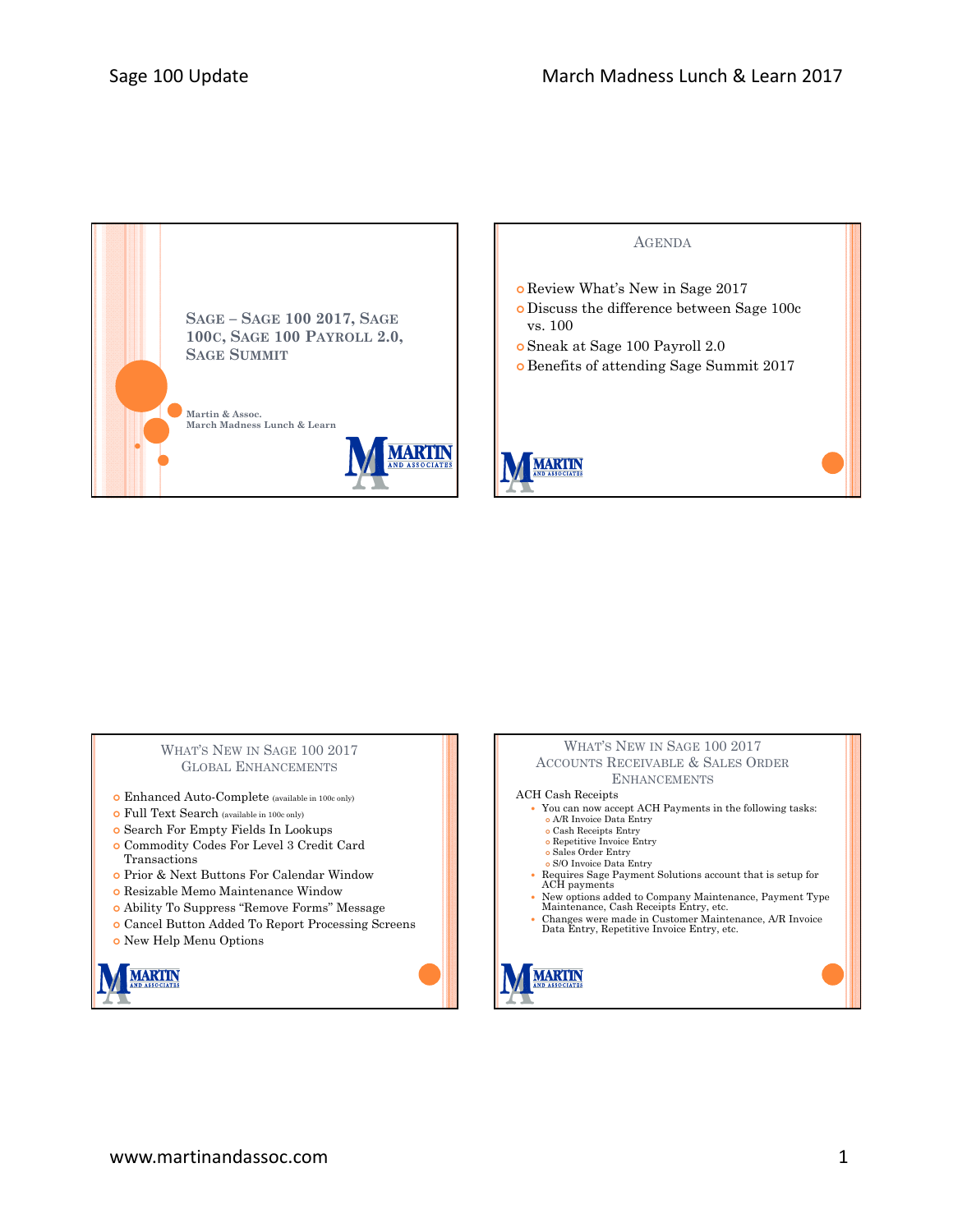WHAT'S NEW IN SAGE 100 2017 BANK RECONCILIATION ENHANCEMENTS

- Ability to keep Bank Reconciliation Report Window Open
	- Keep Window Open After Print
	- Keep Window Open After Preview
- Improved Excel Export for Report
	- Minimum Font Size 8 Points
	- Empty Columns & Rows Minimized





# SAGE 100 VS. SAGE 100C Licensing Differences Sage 100c introduced annual subscription based pricing for the product Sage 100 involved the purchase of a perpetual license. Then yearly maintenance and support as a percentage of the original fee what charged. All new Sage 100 sales will use the Sage 100c annual subscription licensing **o** Functionality Sage 100c was given and updated look and feel with a modernized user interface. Sage 100c will be the platform of choice for the majority of future features and functionality moving forward **IARTIN**

| New Sage 100 Launcher                        |     |      |                                                                          |     |      |
|----------------------------------------------|-----|------|--------------------------------------------------------------------------|-----|------|
| Feature                                      | 100 | 100c | Feature                                                                  | 100 | 100c |
| New Microsoft Office-style ribbon            |     |      | Collapsible, resizable panes                                             |     |      |
| Modernized menu and sub-menu.                |     |      | Persistent web content area                                              |     |      |
| Quick-click menu tray                        |     |      | Right-click tabs to launch web<br>content in stand-alone browser         |     |      |
| Hover over web link to reveal<br>source      |     |      | Add and Edit existing web content<br>links                               | x   |      |
| Change the launcher theme skin               | ×   |      | Toggle navigation pane and status<br>bar                                 | x   |      |
| Sort module, menu, and menu<br>item lists    | x   |      | Menu displays only tasks the user is<br>authorized to access.            | x   |      |
| Drag and drop desktop icons onto<br>Isuncher |     |      | Custom theme settings (fonts,<br>colors, backgrounds, button<br>options) | x   |      |
| Application scaling                          |     |      | <b>Business Insights Dashboard</b>                                       |     |      |
|                                              |     |      |                                                                          |     |      |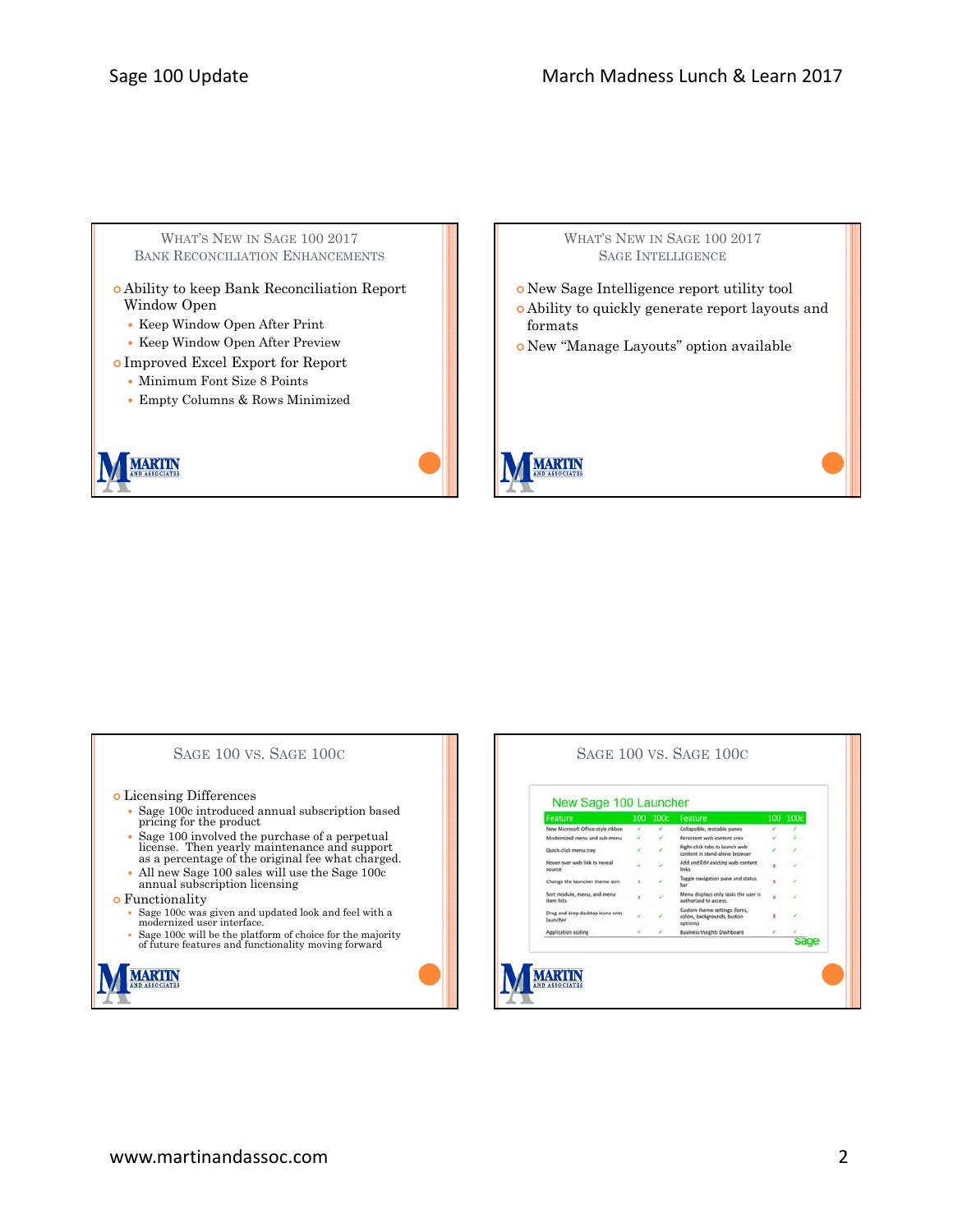

## SAGE 100 PAYROLL 2.0

Employee Maintenance

 Tax Table Maintenance Sage Payroll Agent – new tax calc process Other Miscellaneous items Earnings & Deduction Codes/Descriptions Benefits History/Period End Processing **ARTIN** 

#### SAGE SUMMIT 2017

- Atlanta, May 10-11 Georgia World Congress Center.
- o Key Notes from Sage CEO, Stephen Kelly, and other Sage Executives
- Learn about new trends and innovations effecting the Sage products
- Over 150 ISVs (Independent Software Vendors) to extend your Sage product.
- Many product sessions to choose from

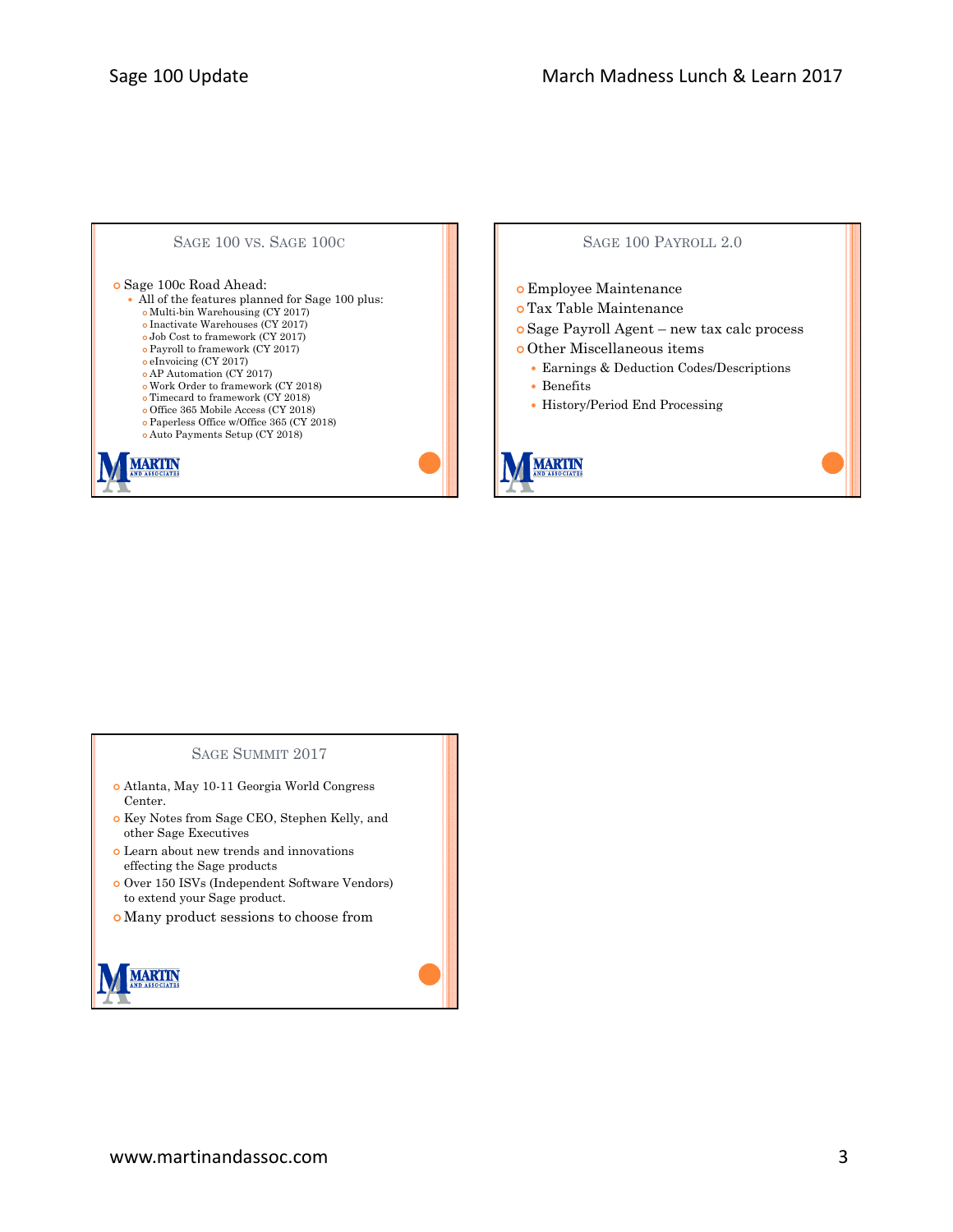# **Sage 100 Payroll 2.0**

Sage has been working to update Sage 100 Payroll. It is being called Sage 100 Payroll 2.0 and is expected to be released with Sage 100 2018. More information can be found at http://martinandassoc.com/sage-100-payroll-2-0/. Below are some screen shots of the new Payroll screens.

| Employee No.      | 13-0000001                          | $R$ m 4 p m $E$     |             |                           |                     |             |               |    |                | More |  |
|-------------------|-------------------------------------|---------------------|-------------|---------------------------|---------------------|-------------|---------------|----|----------------|------|--|
| Last Name         | Driver                              |                     |             |                           |                     |             |               |    |                |      |  |
| <b>First Name</b> | Joseph                              |                     |             | Middle Name               | Daniel              |             | Suffix        |    |                |      |  |
| 1. Main           | 2. Additional                       |                     | 3. Benefits | 4. Taxes                  | <br>5. Pay Defaults | 6. Earnings | 7. Deductions |    | 8. Pay History |      |  |
|                   | Alternate Employee Check Name       |                     |             |                           |                     |             |               |    |                |      |  |
| <b>Labor Code</b> |                                     |                     | 0000003     | ٩<br>Driver               |                     |             |               |    |                |      |  |
| Pay Cycle         |                                     |                     | Weekly      |                           |                     |             |               |    |                |      |  |
| Pay Method        |                                     |                     | Hourly -    |                           |                     |             |               |    |                |      |  |
|                   | <b>Exempt From Overtime</b>         |                     |             |                           |                     |             |               |    |                |      |  |
| Autopay Hours     |                                     |                     |             |                           |                     |             |               |    |                |      |  |
|                   |                                     |                     |             | <b>Cycle Hrs</b><br>40.00 |                     |             |               |    |                |      |  |
|                   |                                     |                     |             |                           |                     |             | Auto Earnings |    |                |      |  |
|                   | Multiple Automatic Earnings Codes   |                     | ☑           |                           |                     |             |               |    |                |      |  |
|                   | Summarize Pay Details on Check Stub |                     | ☑           |                           |                     |             |               |    |                |      |  |
|                   | Pay Rate                            | <b>Date Changed</b> |             | <b>Change Comment</b>     |                     |             |               |    |                |      |  |
| 1                 | E<br>20.000                         | 1/3/2017            |             |                           |                     |             |               | 最・ |                |      |  |
| 2                 | .000                                |                     |             |                           |                     |             |               |    |                |      |  |
| 3                 | .000                                |                     |             |                           |                     |             |               |    |                |      |  |
| 4                 | .000                                |                     |             |                           |                     |             |               |    |                |      |  |
| 5                 | .000                                |                     |             |                           |                     |             |               |    |                |      |  |
| 6                 | .000                                |                     |             |                           |                     |             |               |    |                |      |  |
| 7                 | .000                                |                     |             |                           |                     |             |               |    |                |      |  |
| 8                 | .000                                |                     |             |                           |                     |             |               |    |                |      |  |
| 9                 | .000                                |                     |             |                           |                     |             |               |    |                |      |  |
|                   |                                     |                     |             |                           |                     |             |               |    |                |      |  |
|                   |                                     |                     |             |                           |                     |             |               |    |                |      |  |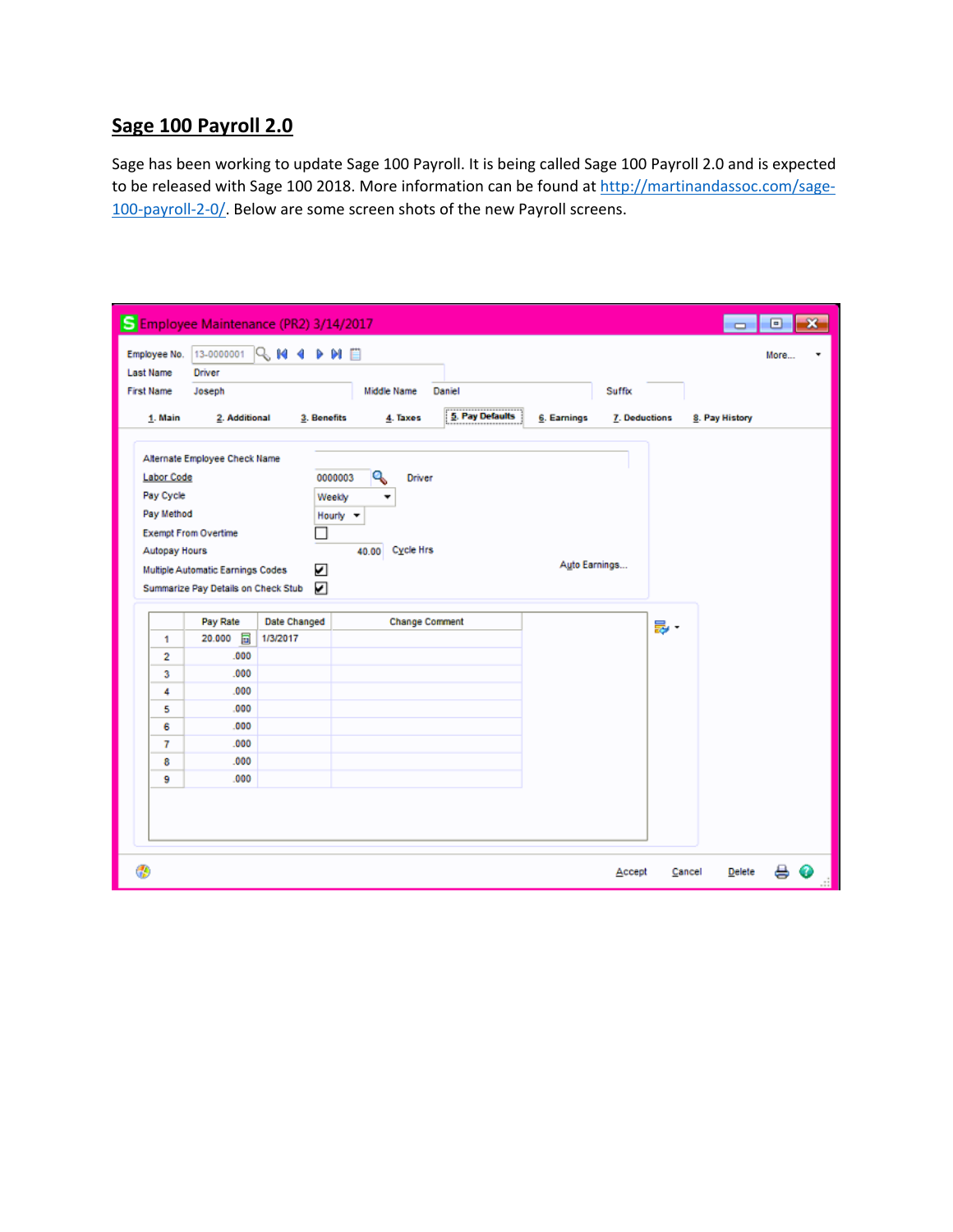| S Employee Maintenance (PR2) 3/14/2017<br>$\mathbf{x}$<br>$\Box$<br>$\Box$ |                                                                                                                                 |         |                        |                              |                       |   |  |                                                                          |  |                            |              |        |                                     |        |                 |
|----------------------------------------------------------------------------|---------------------------------------------------------------------------------------------------------------------------------|---------|------------------------|------------------------------|-----------------------|---|--|--------------------------------------------------------------------------|--|----------------------------|--------------|--------|-------------------------------------|--------|-----------------|
| Employee No.                                                               |                                                                                                                                 |         | 13-0000001 Q M 4 D M E |                              |                       |   |  |                                                                          |  |                            |              |        |                                     |        | More<br>$\cdot$ |
|                                                                            | <b>Last Name</b><br>Driver                                                                                                      |         |                        |                              |                       |   |  |                                                                          |  |                            |              |        |                                     |        |                 |
|                                                                            | Joseph<br><b>Middle Name</b><br>Daniel<br>Suffix<br><b>First Name</b>                                                           |         |                        |                              |                       |   |  |                                                                          |  |                            |              |        |                                     |        |                 |
|                                                                            | 4. Taxes<br>2. Additional<br><b>6. Pay Defaults</b><br>6. Earnings<br>1. Main<br>3. Benefits<br>7. Deductions<br>8. Pay History |         |                        |                              |                       |   |  |                                                                          |  |                            |              |        |                                     |        |                 |
|                                                                            |                                                                                                                                 |         |                        |                              |                       |   |  |                                                                          |  |                            |              |        |                                     |        |                 |
|                                                                            | <b>Q</b> ohio local<br>Default Tax Profile OHIO LOCAL                                                                           |         |                        |                              |                       |   |  |                                                                          |  |                            |              |        |                                     |        |                 |
|                                                                            |                                                                                                                                 | Default | <b>Tax Group</b>       | <b>Tax Group Description</b> |                       |   |  | Tax Exempt Filing Status   Workers Comp   Pers Exemptions Dep Exemptions |  | <b>Tax Calc Override</b>   | Override Ant |        | Override %   W2 Consent   1095C Con |        |                 |
|                                                                            |                                                                                                                                 | ☑       | <b>FEDERAL</b>         | <b>United States</b>         | $\Box$                | s |  |                                                                          |  | None<br>$\star$            | .00.         | .00    | ά                                   | Ω      | S               |
| $\overline{2}$                                                             |                                                                                                                                 | П       | IN                     | Indiana                      | □                     |   |  |                                                                          |  | None<br>$\pmb{\mathrm{v}}$ | .00          | .00    | □                                   | $\Box$ | 影・              |
|                                                                            | з                                                                                                                               | с       | <b>IN-ALLCO</b>        | Allen CO, Indiana            | □                     |   |  |                                                                          |  | None<br>۰                  | .00          | .00    | ◻                                   | о      |                 |
| 4                                                                          |                                                                                                                                 | $\Box$  | <b>IN-STJCO</b>        | St. Joseph CO, Indiana       | $\Box$                |   |  |                                                                          |  | None<br>$\pmb{\cdot}$      | .00          | .00    | $\Box$                              | o      |                 |
|                                                                            | 5                                                                                                                               | $\Box$  | MI                     | Michigan                     | $\Box$                |   |  |                                                                          |  | None<br>$\star$<br>-       | .00          | .00    | □                                   | □      |                 |
|                                                                            | 6                                                                                                                               | Ø       | OH                     | Ohio                         | $\Box$                |   |  |                                                                          |  | None<br>$\star$            | .00          | .00    | □                                   | $\Box$ |                 |
| $\blacktriangleleft$                                                       | $\mathbf{m}$                                                                                                                    |         |                        |                              |                       |   |  |                                                                          |  |                            |              |        |                                     |        |                 |
|                                                                            | <b>Tax Locations</b>                                                                                                            |         |                        |                              |                       |   |  |                                                                          |  |                            |              |        |                                     |        |                 |
|                                                                            | Residence                                                                                                                       | OH      | Q<br>OH-HAMCO-WYOSD    |                              | Wyoming 3122 SD, Ohio |   |  |                                                                          |  |                            |              |        |                                     |        |                 |
| Work                                                                       |                                                                                                                                 | OH      | OH-HAMCO-EVEVI         |                              | Evendale VI, Ohio     |   |  |                                                                          |  |                            |              |        |                                     |        |                 |
| ⊕                                                                          |                                                                                                                                 |         |                        |                              |                       |   |  |                                                                          |  |                            |              | Accept | Cancel                              | Delete | ₿<br>$\bullet$  |

| 5 Tax Profile Maintenance (PR2) 3/14/2017 |                           | e                                                                                              |  |  |  |  |  |
|-------------------------------------------|---------------------------|------------------------------------------------------------------------------------------------|--|--|--|--|--|
| OHIO LOCAL<br>Profile                     | Q 144 D DI                | Copy From<br>Apply                                                                             |  |  |  |  |  |
| Description ohio local                    |                           |                                                                                                |  |  |  |  |  |
| <b>Tax Locations</b>                      |                           | <b>Tax Group Details</b>                                                                       |  |  |  |  |  |
| <b>Tax Location Code</b>                  | 譟<br><b>Location Type</b> | <b>E OHIO LOCAL</b><br>$\Box$ $\Box$ Federal                                                   |  |  |  |  |  |
| OH-HAMCO-EVEVI                            | Work                      | Tip Income Federal Social Security Tax Employer Liabili                                        |  |  |  |  |  |
| OH-HAMCO-WYOSD                            | Residence                 | ⊠ Federal Regular Income Tax Withholding                                                       |  |  |  |  |  |
|                                           |                           | ☑ Federal Supplemental Income Tax Withholding                                                  |  |  |  |  |  |
|                                           |                           | ☑ Federal Regular Medicare Tax Employer Liability                                              |  |  |  |  |  |
|                                           |                           | ⊠ Federal Regular Medicare Tax Withholding                                                     |  |  |  |  |  |
|                                           |                           | ☑ Federal Regular Social Security Tax Employer Liability                                       |  |  |  |  |  |
|                                           |                           | ☑ Federal Regular Social Security Tax Withholding                                              |  |  |  |  |  |
|                                           |                           | ⊠ Tip Income Federal Social Security Tax Withholding                                           |  |  |  |  |  |
|                                           |                           | ☑ Federal Unemployment Tax Employer Liability<br>⊠ Tip Income Federal Medicare Tax Withholding |  |  |  |  |  |
|                                           |                           | ⊠ Tip Income Federal Medicare Tax Employer Liability                                           |  |  |  |  |  |
|                                           |                           | $\Box$ $\Box$ OH                                                                               |  |  |  |  |  |
|                                           |                           | □ Ohio Regular IT Withholding                                                                  |  |  |  |  |  |
|                                           |                           | O Ohio Supplemental IT Withholding                                                             |  |  |  |  |  |
|                                           |                           | ☑ Ohio Unemployment Insurance Tax Employer Liability                                           |  |  |  |  |  |
|                                           |                           | ⊠ Ohio Disabled Workers Relief Fund Employer Liability                                         |  |  |  |  |  |
|                                           |                           | ⊠ Ohio Regular IT Withholding (NR)                                                             |  |  |  |  |  |
|                                           |                           | ☑ Ohio Supplemental IT Withholding (NR)<br>□ OH-HAMCO-EVEVI                                    |  |  |  |  |  |
|                                           |                           | Evendale VI Regular IT Withholding                                                             |  |  |  |  |  |
|                                           |                           | □ OH-HAMCO-WYOSD                                                                               |  |  |  |  |  |
|                                           |                           | Wyoming 3122 SD Regular IT Withholding                                                         |  |  |  |  |  |
|                                           |                           | ٠<br>Ш<br>Þ                                                                                    |  |  |  |  |  |
|                                           |                           |                                                                                                |  |  |  |  |  |
|                                           |                           |                                                                                                |  |  |  |  |  |
|                                           |                           | Accept<br>Cancel<br><b>Delete</b>                                                              |  |  |  |  |  |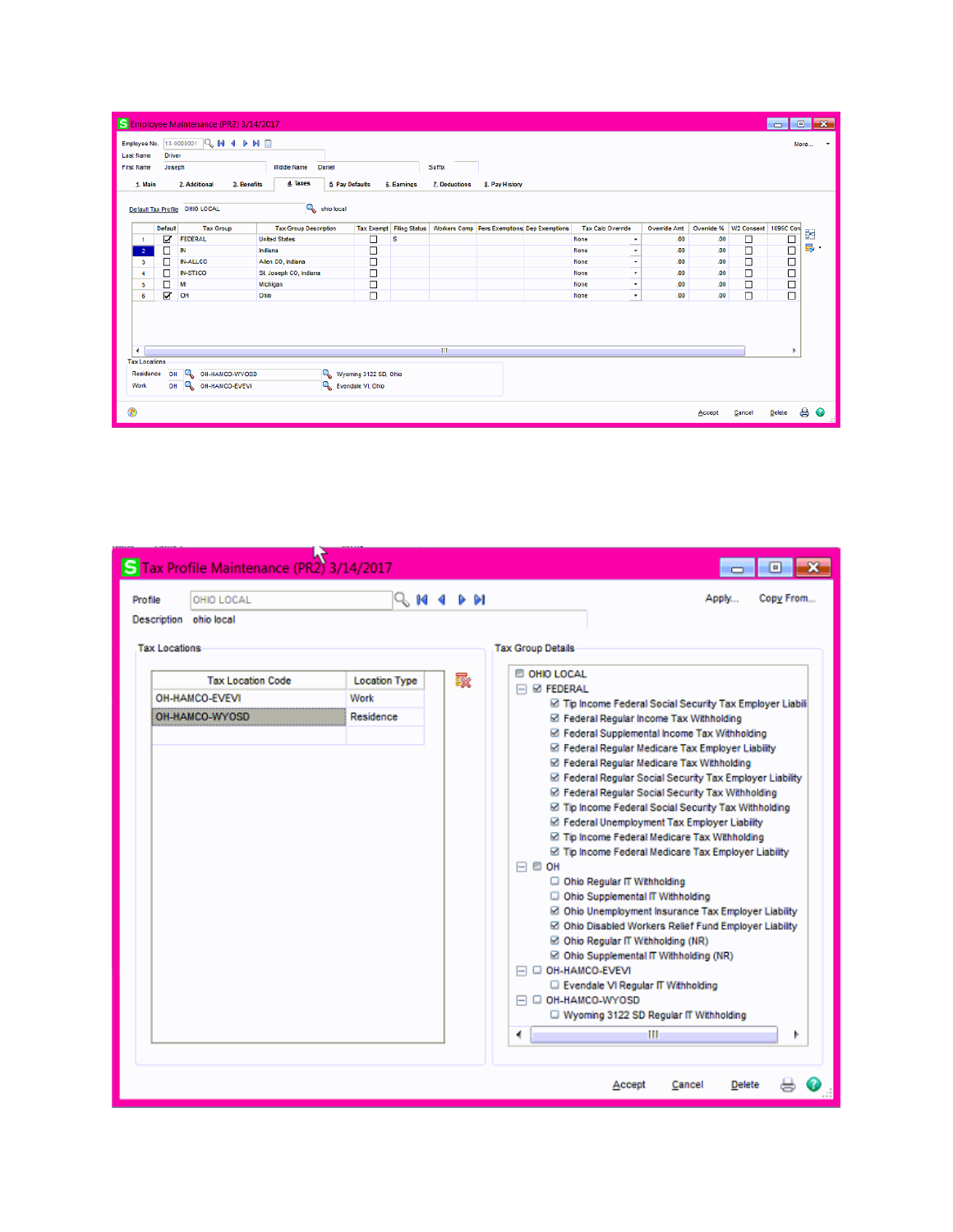# Sage 100 Payroll Integration with SPA





|                                  |                     | S Employee Maintenance (PR2) 3/14/2017                    |                           |                    |                          |                   |                      |                                 |            | $\Box$        | $\Box$         | $\mathbf{x}$ |
|----------------------------------|---------------------|-----------------------------------------------------------|---------------------------|--------------------|--------------------------|-------------------|----------------------|---------------------------------|------------|---------------|----------------|--------------|
| Employee No.<br><b>Last Name</b> | 00-BAB              | <b>QM4PHB</b><br>Bowers With a Whole Lot of Other Stuff A |                           | ** Inactive **     |                          |                   |                      |                                 |            |               | More           | ٠            |
| <b>First Name</b>                | Beth Elizabeth Beth |                                                           | Middle Name               |                    | <b>BORIG MIDDLE NAME</b> |                   | <b>HR</b><br>Suffix  |                                 |            |               |                |              |
| 1. Main                          | 2. Additional       | 3. Benefits                                               |                           | 4. Taxes           | 5. Pay Defaults          | 6. Earnings       | <b>7. Deductions</b> | 8. Pay History                  |            |               |                |              |
|                                  |                     |                                                           |                           |                    |                          |                   |                      |                                 |            |               |                |              |
| Date                             | <b>Check No</b>     |                                                           | Gross Wages Federal Taxes | <b>State Taxes</b> | <b>Local Taxes</b>       | <b>Deductions</b> | <b>Net Pay</b>       | <b>Regular Hrs</b> Overtime Hrs |            |               | $2017$ $\star$ |              |
| 3/11/2017                        | 000001              | 400.00                                                    | .00                       | .00                | .00                      | .00               | 270.98               | 40.00                           | .00        |               | û0             |              |
| 3/11/2017                        | 000001              | 800.00                                                    | 138.32                    | 34.00              | 14.00                    | .00               | 613.68               | 40.00                           | .00        |               | B              |              |
| 3/11/2017<br>3/11/2017           | 000002<br>000003    | 400.00<br>400.00                                          | .00<br>.00                | .00<br>.00         | .00<br>.00               | .00<br>.00        | 400.00<br>400.00     | 40.00<br>40.00                  | .00<br>.00 |               |                |              |
| <b>Employee Totals</b>           |                     |                                                           |                           |                    |                          |                   |                      |                                 |            |               |                |              |
| <b>Gross Wages</b>               |                     | <b>Federal Taxes</b>                                      | <b>State Taxes</b>        | <b>Local Taxes</b> | <b>Deductions</b>        | <b>Net Pay</b>    |                      | Regular Hrs Overtime Hrs        |            |               |                |              |
|                                  | 2,000.00            | 138.32                                                    | 34.00                     | 14.00              | .00                      | 1,684.66          | 160.00               | .00                             |            |               |                |              |
| ۲                                |                     |                                                           |                           |                    |                          |                   |                      | Accept                          | Cancel     | <b>Delete</b> | 8              | ◉            |